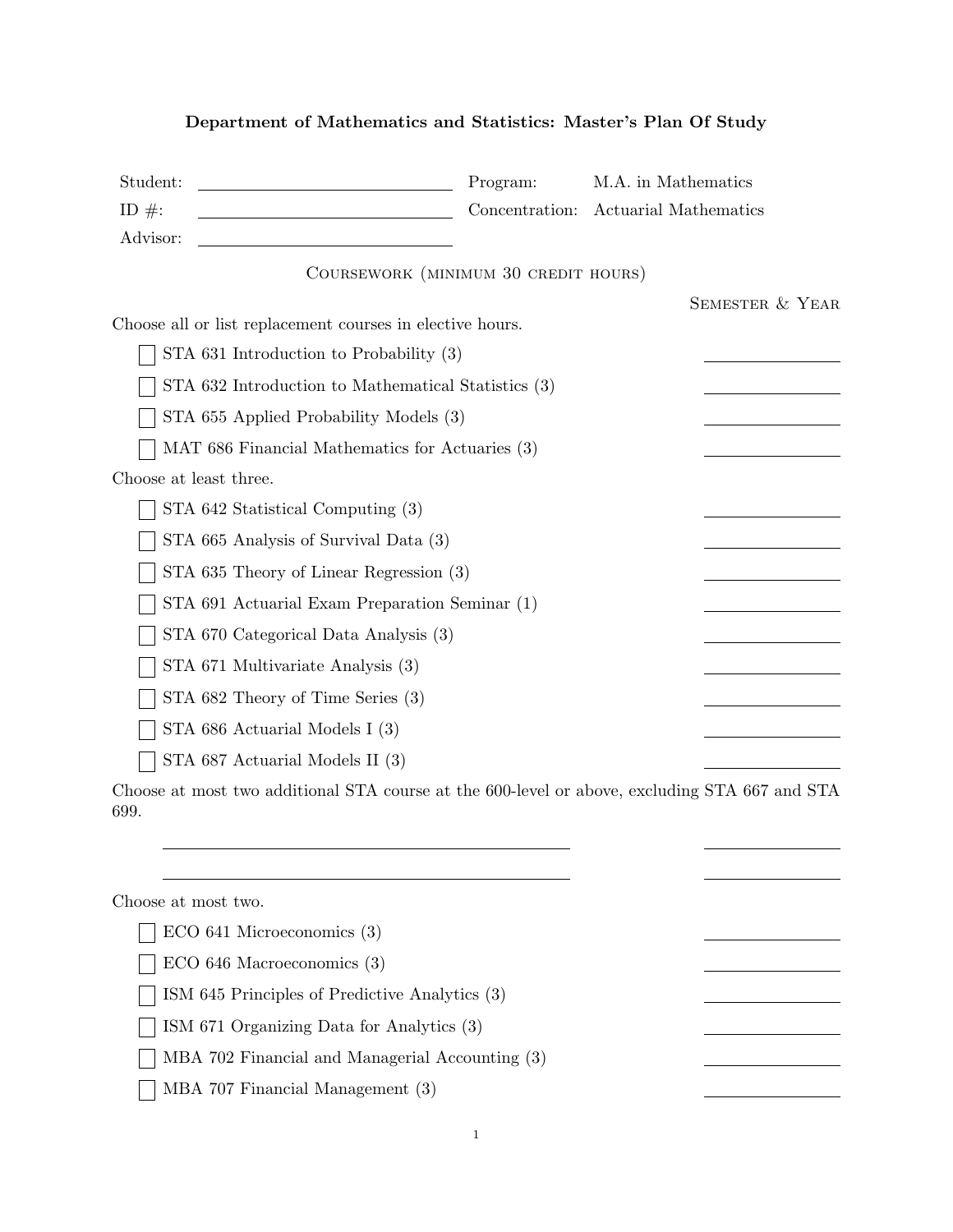Choose remaining elective credits that may count toward the minimum 30 credit hours required.

| STA 698 Project in Statistics (3)                                           |                 |
|-----------------------------------------------------------------------------|-----------------|
|                                                                             |                 |
|                                                                             |                 |
|                                                                             |                 |
|                                                                             |                 |
|                                                                             |                 |
|                                                                             |                 |
|                                                                             |                 |
|                                                                             |                 |
|                                                                             |                 |
|                                                                             |                 |
| Choose additional electives that do not count toward the required 30 hours. |                 |
| MAT 601 Seminar in the Teaching of Mathematics I $(1)$                      |                 |
| MAT 603 Practicum in the Teaching of Mathematics (2)                        |                 |
|                                                                             |                 |
|                                                                             |                 |
|                                                                             |                 |
|                                                                             |                 |
|                                                                             |                 |
|                                                                             |                 |
| <b>CAPSTONE EXPERIENCE</b>                                                  |                 |
| This concentration required the project capstone.                           | SEMESTER & YEAR |

Project supervisor: